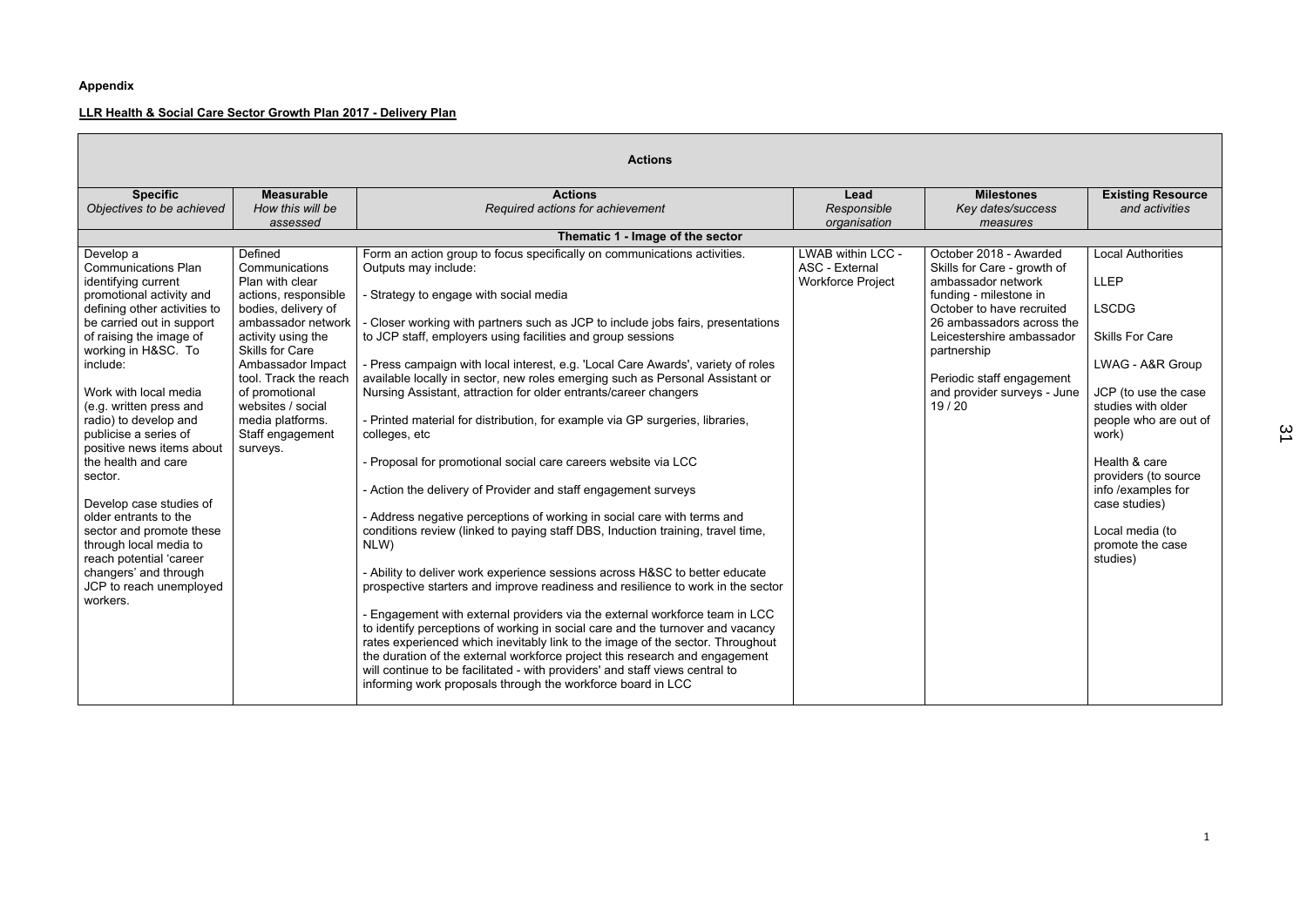## **Activity to Date**

Some promotional activity has been undertaken by LCC, for example banner stands were produced for a recruitment event in July 2017 which included information about the different roles and biographies of those currently working in the sector. An accompanying briefing pack highlighted the benefits of the Council as an employer and Leicestershire as a county in which to live/work.

Skills for Care produce a number of brochures / leaflets and attend jobs fairs and other events. 'I-Care Ambassadors' go out to schools to promote roles within the sector and encourage work experience. Feedback will be provided on the current national consultation being carried out in relation to promotional campaigns.

The LWAG Attraction & Retention Group is developing a promotional website. This may be based on Northants' Best of Both Worlds website which attracts employees through promoting wider place / environment. Launch in summer 2018 is anticipated.

Implementation of external workforce team employed by Leicestershire CC - ASC department - funded through IBCF funding. The team commenced in April 2018 and have been developing a delivery plan centred on improvement of recruitment and retention of staff in the social care sector. To date, the team have identified lead providers representative of the external workforce - 26 providers across the county and have engaged with providers to produce a workforce statement which measures current turnover rates / vacancy rates and qualitative data around provider perception of social care and the challenges they view as being obstacles to recruitment and retention of staff. This information has informed a 'Leicestershire workforce statement' that cross references data against the NMDS data set and provides an accurate representation of the as-is situation in Leicestershire's external workforce for ASC. This workforce statement in turn has helped to inform the delivery plan and used information obtained from the provider network to address perception issues raised. The external workforce team at LCC has proposed facilitating culture change training for providers to challenge perceptions of working in social care which is inherent in their managers and staff teams. Other proposals include an extension of Leicestershire care awards which will help to promote and recognise good practice solely on a regional level - subsequently supporting providers towards achieving national recognition.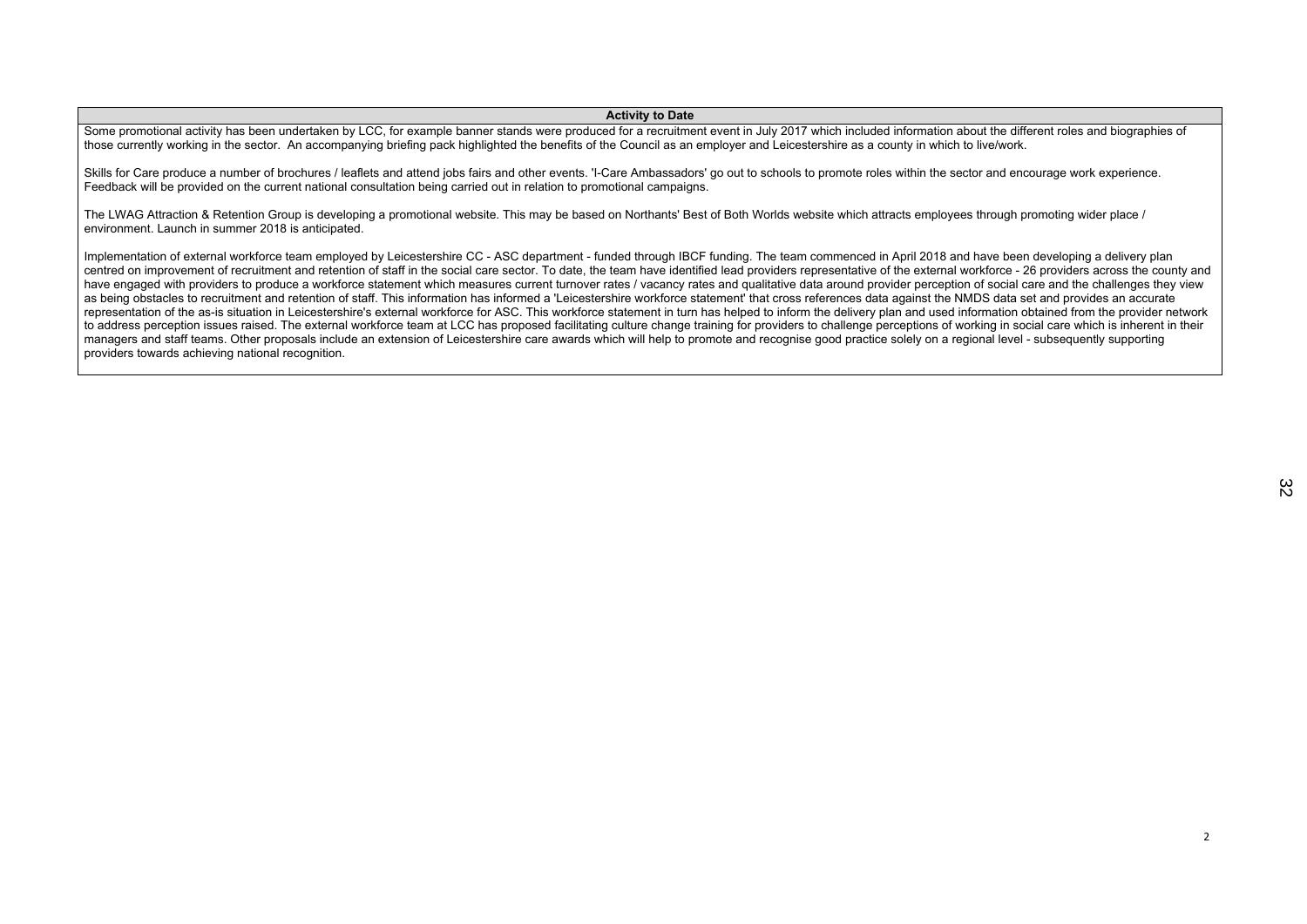|                                                                                                                                                                                                                                                                                                                       |                                                                                                                                                                                                                                                                                                                   | Thematic 2 - Support the sector with resilience and growth                                                                                                                                                                                                                                                                                                                                                                                                                                                                                                                                                                                                                                                                                                                                                                                                                                                                                                                                                                                                                                                                                                                            |             |                                                            |                                                                                                                                                                                                                                                                                                   |
|-----------------------------------------------------------------------------------------------------------------------------------------------------------------------------------------------------------------------------------------------------------------------------------------------------------------------|-------------------------------------------------------------------------------------------------------------------------------------------------------------------------------------------------------------------------------------------------------------------------------------------------------------------|---------------------------------------------------------------------------------------------------------------------------------------------------------------------------------------------------------------------------------------------------------------------------------------------------------------------------------------------------------------------------------------------------------------------------------------------------------------------------------------------------------------------------------------------------------------------------------------------------------------------------------------------------------------------------------------------------------------------------------------------------------------------------------------------------------------------------------------------------------------------------------------------------------------------------------------------------------------------------------------------------------------------------------------------------------------------------------------------------------------------------------------------------------------------------------------|-------------|------------------------------------------------------------|---------------------------------------------------------------------------------------------------------------------------------------------------------------------------------------------------------------------------------------------------------------------------------------------------|
| Develop mechanisms to<br>promote/signpost social<br>care providers to business<br>support services,<br>workforce development<br>support, recruitment and<br>retention resources etc.                                                                                                                                  | Increased use of<br>business support<br>and other available<br>resources by local<br>H&SC providers -<br>research conducted<br>by external<br>workforce team<br>centred around<br>turnover rates and<br>vacancy rates for<br><b>LCC</b> external<br>providers, research<br>to be repeated on a<br>periodic basis. | Ensure clear referral mechanisms between existing providers of support -<br>whether physical or online - and monitor to incorporate new resources as they<br>become available. Existing online sources include:<br>LLEP Business Gateway - www.llepbizgateway.co.uk<br>GCGP LEP Signpost to Grow - www.gcgp.co.uk/business support/<br>Skills for Care - www.skillsforcare.org.uk/<br>Leicestershire Social Care Development Group (LSCDG) - www.lscdg.org/<br>Health Education England - https://hee.nhs.uk/hee-your-area/east-midlands<br>Health Careers - https://www.healthcareers.nhs.uk/<br>Planned additional resources include the LLEP Employment and<br>Apprenticeship Hubs (January 2018) and the Local Workforce Action Group<br>(LWAG) online portal<br>Support the development of an LCC apprenticeship strategy to include creating<br>new standards for attractive and engaging apprenticeships that are designed<br>with the intention of filling roles which are skilled and require specialist training<br>Prospective engagement with overseas employment agencies to attract<br>individuals to Leicestershire. Define best practice in how to attract and engage | LLEP / LAs  | For confirmation at Sept<br>2018 Steering Group<br>Meeting | LLEP & GCGP LEP<br>(for details/ factsheets<br>on business support<br>services)<br>Skills for Care (for<br>details/ factsheets on<br>relevant resources)<br>LSCDG (for details of<br>forthcoming courses<br>and events)<br>LWAG (for updates<br>concerning workforce<br>development<br>resources) |
|                                                                                                                                                                                                                                                                                                                       |                                                                                                                                                                                                                                                                                                                   | prospective staff who are underrepresented in the current workforce - such as<br>early retired / disabled / young people                                                                                                                                                                                                                                                                                                                                                                                                                                                                                                                                                                                                                                                                                                                                                                                                                                                                                                                                                                                                                                                              |             |                                                            |                                                                                                                                                                                                                                                                                                   |
| In line with the 'Grand<br>Challenge' of an ageing<br>population referenced in<br>the Industrial Strategy<br>White Paper ensure,<br>where possible, that<br>'health and social care' be<br>included within the list of<br>eligible sectors for<br>business support and<br>workforce development<br>programmes in LLR. | Reference to the<br>issues within the<br>sector and strategies<br>to support<br>sustainability and<br>growth included in<br>all relevant LLR<br>documents /<br>policies.                                                                                                                                          | Embed the requirements and provision of support to the sector in documents<br>and policies:<br>- New Local Industrial Strategy<br>- Funding opportunities through ESF / Shared Prosperity Fund<br>- Support available via Business Gateway/ Signpost to Grow                                                                                                                                                                                                                                                                                                                                                                                                                                                                                                                                                                                                                                                                                                                                                                                                                                                                                                                          | <b>LLEP</b> | For confirmation at Sept<br>2018 Steering Group<br>Meeting | <b>LLEP</b><br><b>GCGP LEP</b><br><b>Local Authorities</b>                                                                                                                                                                                                                                        |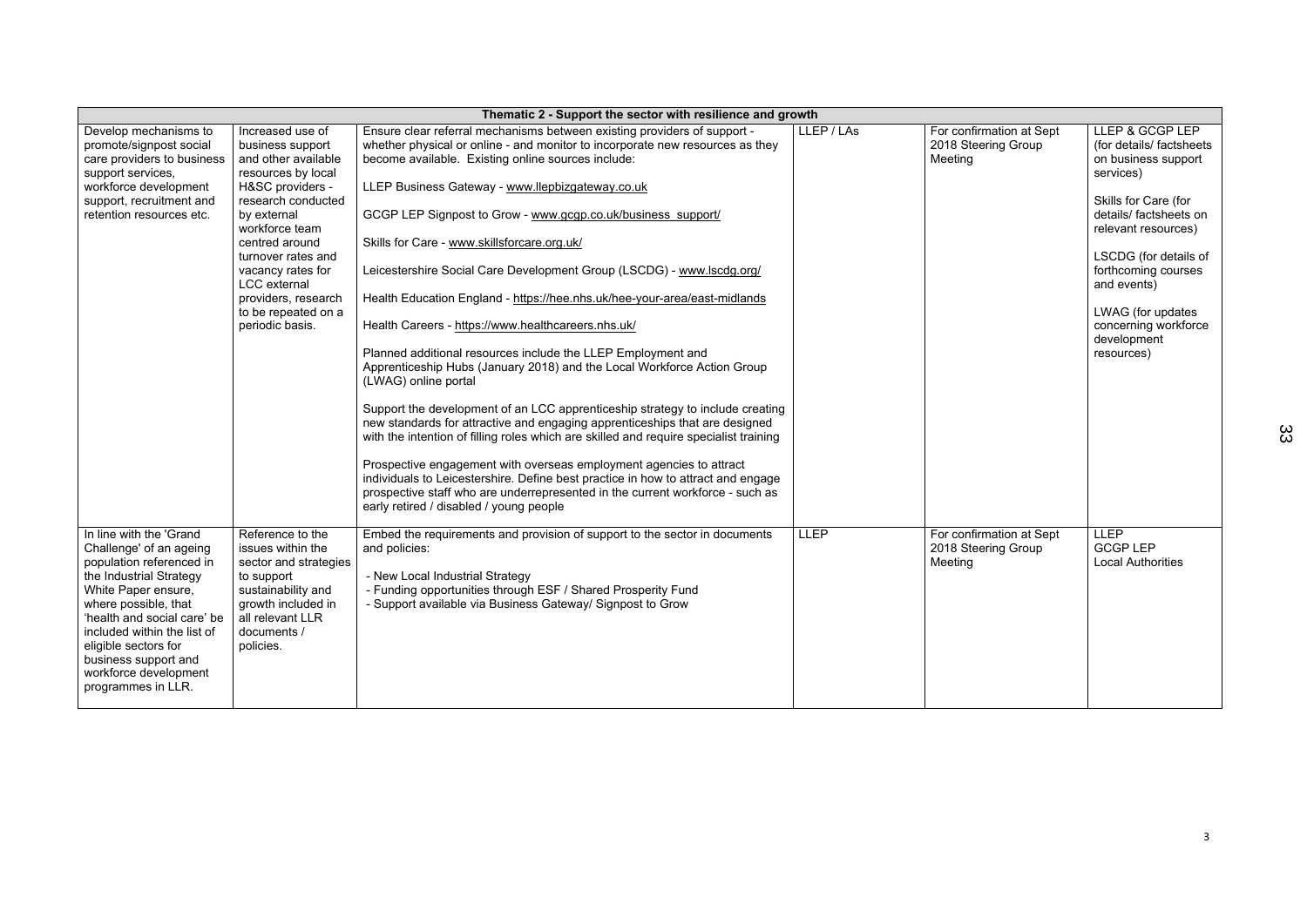### **Activity to Date**

Business support activities currently offered by the relevant LEPs, whilst not specifically focussing on the sector, do not exclude health and social care providers. A bid has been prepared to the LLEP Business Rate Pool to pilot dedicated and bespoke business support for the sector.

Issues around recruiting, developing and retaining the workforce have long been identified as an area of weakness for the sector on a national basis (and may also be negatively impacted by Brexit as well as the increasingly ageing population) and several sources of advice, training and information have been developed (or are currently being developed) by a number of stakeholders. External workforce team within LCC has been engaging with external providers to help identify best practice in recruitment of staff. The appointed external workforce lead comes from a background in the social care recruitment sector and has identified where successful recruits come from and is encouraging the provider market to track return on investment of staff. This has led to sharing of a ROI tracker developed by the workforce team. Through the Leicestershire Homecare Alliance the team have delivered training centred on recruitment sources. This training incorporates suggestions of how to engage with likely applicants to careers in social care through mapping of existing staff and encouraging referral schemes as a main method of staff attraction. The delivery plan from LCC has identified proposals for further free training to be made available to the provider community related to best practice in recruitment and retention techniques, also facilitating culture change training for providers to challenge perceptions of working in social care which is inherent in their managers and staff teams. Leics CC is considering piloting an assessment tool with homecare providers to prioritise values-based recruitment to the sector, and empower providers to have the confidence in recruiting based on values with the support of a recognised and well regarded assessment tool.

|                                                                                                                                                                                                                                                                        | Thematic 3 - Develop and retain the current workforce                                                                                                                                                                         |                                                                                                                                                                                                                                                                                                                                                                                                                                                                                                                  |                       |                                                            |                                                                                                                                                                                  |
|------------------------------------------------------------------------------------------------------------------------------------------------------------------------------------------------------------------------------------------------------------------------|-------------------------------------------------------------------------------------------------------------------------------------------------------------------------------------------------------------------------------|------------------------------------------------------------------------------------------------------------------------------------------------------------------------------------------------------------------------------------------------------------------------------------------------------------------------------------------------------------------------------------------------------------------------------------------------------------------------------------------------------------------|-----------------------|------------------------------------------------------------|----------------------------------------------------------------------------------------------------------------------------------------------------------------------------------|
| Deliver a sector-wide<br>promotional campaign to<br>promote the workforce<br>development potential of<br>apprenticeships, the<br>different levels of<br>apprenticeship now<br>available and the 90%<br>funding available to SMEs<br>under the new levy<br>arrangements | Sector specific<br>evaluation to be<br>included in the<br>monitoring of<br>Employment and<br><b>Apprenticeship Hubs</b><br>engagement                                                                                         | Ensure that promotion, support and information offered by the Employment and<br>Apprenticeship Hubs provide sufficient focus on the health and social care<br>sector. Leics CC is working on apprenticeship strategy across ASC to engage<br>staff for career development and reshape the way apprenticeships have<br>traditionally been perceived.                                                                                                                                                              | <b>Employment Hub</b> | For confirmation at Sept<br>2018 Steering Group<br>Meeting | <b>Local Authority</b><br>NHS (as participants<br>in the project)<br>Social care providers<br>(as above)<br>Post 16 skills<br>providers (for the<br>knowledge based<br>elements) |
| Develop a mechanism to<br>encourage social care<br>providers to share<br>workforce plans and joint<br>training/recruitment<br>opportunities                                                                                                                            | Increase in number<br>of businesses<br>accessing existing<br>support including<br>leadership and<br>management<br>support / workforce<br>skills training funded<br>via ESF. Increased<br>engagement with<br>existing networks | Support businesses in responding to ESF calls or other funding opportunities<br>aimed at developing management capabilities.<br>Work with sector to enhance leadership and management skills specifically to<br>support workforce development plans.<br>Encourage providers to share examples of good practice relating to recruitment<br>and retention through existing networks e.g. LSCDG.<br>Support providers to work towards regional and national awards that promote<br>innovative recruitment campaigns | LAs                   | For confirmation at Sept<br>2018 Steering Group<br>Meeting | <b>LSCDG</b><br><b>Local Authority</b><br><b>JCP</b>                                                                                                                             |
| Work with partners to help<br>ensure that (health and)<br>social care is<br>appropriately supported<br>through discretionary<br>funding for skills<br>development (e.g. ESF<br>and post-Brexit<br>equivalents).                                                        | Increase in funding<br>secured and<br>enhanced support<br>for the sector.                                                                                                                                                     | Raise the profile of the growth needs of the sector and importance to the local<br>economy to funders. Increase dissemination of relevant information on calls<br>and funding events to providers.<br>Provide support for bid development.                                                                                                                                                                                                                                                                       | LAs / LLEP            | For confirmation at Sept<br>2018 Steering Group<br>Meeting | LLEP & GCGP LEP<br>Local authorities (to<br>raise awareness of<br>funding opportunities<br>via their networks)<br>Skills for Health and<br>Skills for Care (as<br>above)         |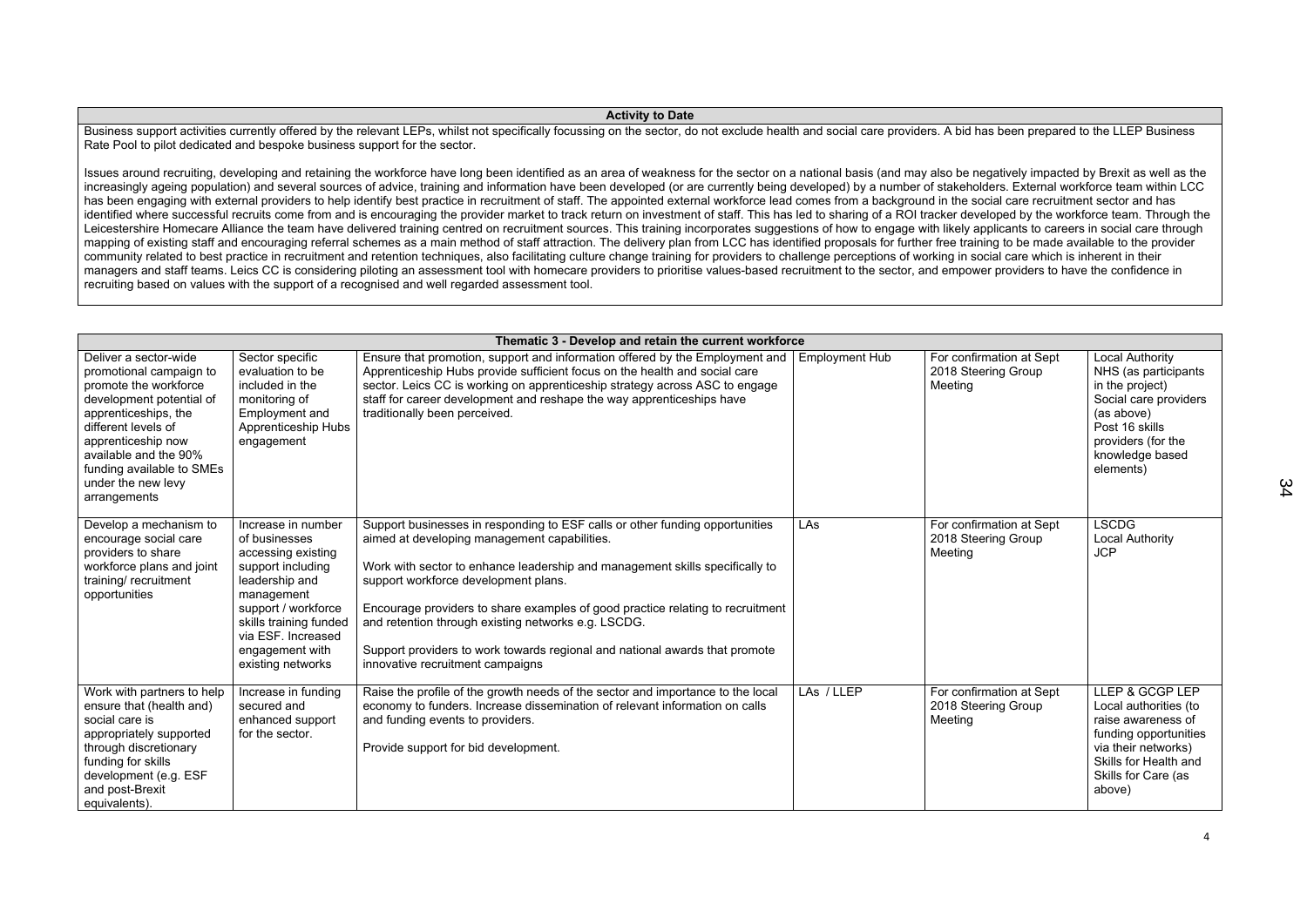| Engage in discussions<br>with partners in other LEP<br>areas that have stated an<br>interest in / preference for<br>a formal care worker<br>grading structure (e.g.<br>D2N2) to explore the<br>feasibility of a cross-<br>boundary programme to<br>raise aspirations and<br>promote career pathways | Ongoing<br>relationships<br>established between<br>LEPs to ensure an<br>awareness of<br>activities and<br>developments in the<br>sector.     | LLEP to maintain engagement with D2N2.                                                                                                                                                                                                                                                                                                                                                              | <b>LLEP</b> | For confirmation at Sept<br>2018 Steering Group<br>Meeting | <b>LLEP</b>                                      |
|-----------------------------------------------------------------------------------------------------------------------------------------------------------------------------------------------------------------------------------------------------------------------------------------------------|----------------------------------------------------------------------------------------------------------------------------------------------|-----------------------------------------------------------------------------------------------------------------------------------------------------------------------------------------------------------------------------------------------------------------------------------------------------------------------------------------------------------------------------------------------------|-------------|------------------------------------------------------------|--------------------------------------------------|
| Identify skills / career<br>shortages within HSC that<br>could add value to the<br>outcomes of service users<br>clients [new action since /<br>plan was developed]                                                                                                                                  | Implementation of<br>newly created<br>careers that are<br>designed with the<br>focus on improving<br>outcomes for clients<br>/ service users | Engagement with providers to identify skills or job roles that could add value to<br>outcomes for service users.<br>Review terms and conditions for providers to empower career progression and<br>development into newly created roles. Newly created roles to reflect ageing<br>population and LA strategies centred on preventative need and supporting<br>individuals to remain living at home. | LA          | For confirmation at Sept<br>2018 Steering Group<br>Meeting | LA - External<br>Workforce team,<br><b>LSCDG</b> |
| <b>Activity to Date</b>                                                                                                                                                                                                                                                                             |                                                                                                                                              |                                                                                                                                                                                                                                                                                                                                                                                                     |             |                                                            |                                                  |
|                                                                                                                                                                                                                                                                                                     |                                                                                                                                              | A report by Skills for Care published in June 2017 considered the level of activity in integrated apprenticeships across the health and social care sectors, providing examples of good practice and identifying<br>barriers and solutions to overcome these. LWAG's Attraction & Retention Group also have an action to consider an integrated apprenticeship.                                     |             |                                                            |                                                  |

Projects such as the ESF funded 'Skills Support for the Workforce' provide free leadership and management training, an area identified as a weakness for many in the sector. The establishment of the Skills for Care ambassador partnership should help to aid retention. It has been identified by Skills for Care that staff who become ambassadors report increased engagement with their role and greater levels of job satisfaction. Leics CC have registered as an ambassador partner and have been actively recruiting ambassadors from the provider network. Through initial provider engagement the workforce team have been suggesting to providers a variety of retention initiatives - such as 'thank you letters to family', 'employee of the month', 'increased rates for working additional hours / covering shifts'. The workforce team has under th engaged with lead commissioners of dementia to inform future skills required by the workforce. As a result we have engaged with local universities to scope the availability of specialist training on the delivery of level 5+ dementia training and will use the outcomes as a proposal for future career development within the provider community.

Health Education England, Health Careers (NHS) and Skills For Care all provide information on career planning and development, including the opportunities offered by apprenticeships.

LWAG's Attraction and Retention Group and Skills for Care are both developing online career pathways tools.

LCC have a Regional Workforce Development Strategy for the adult social care workforce and LSCDG have a strong relationship with local providers, seeing a high take up of their (subsidised) courses.

LCC have met with Alan French, Loughborough University, to discuss workforce development issues.

35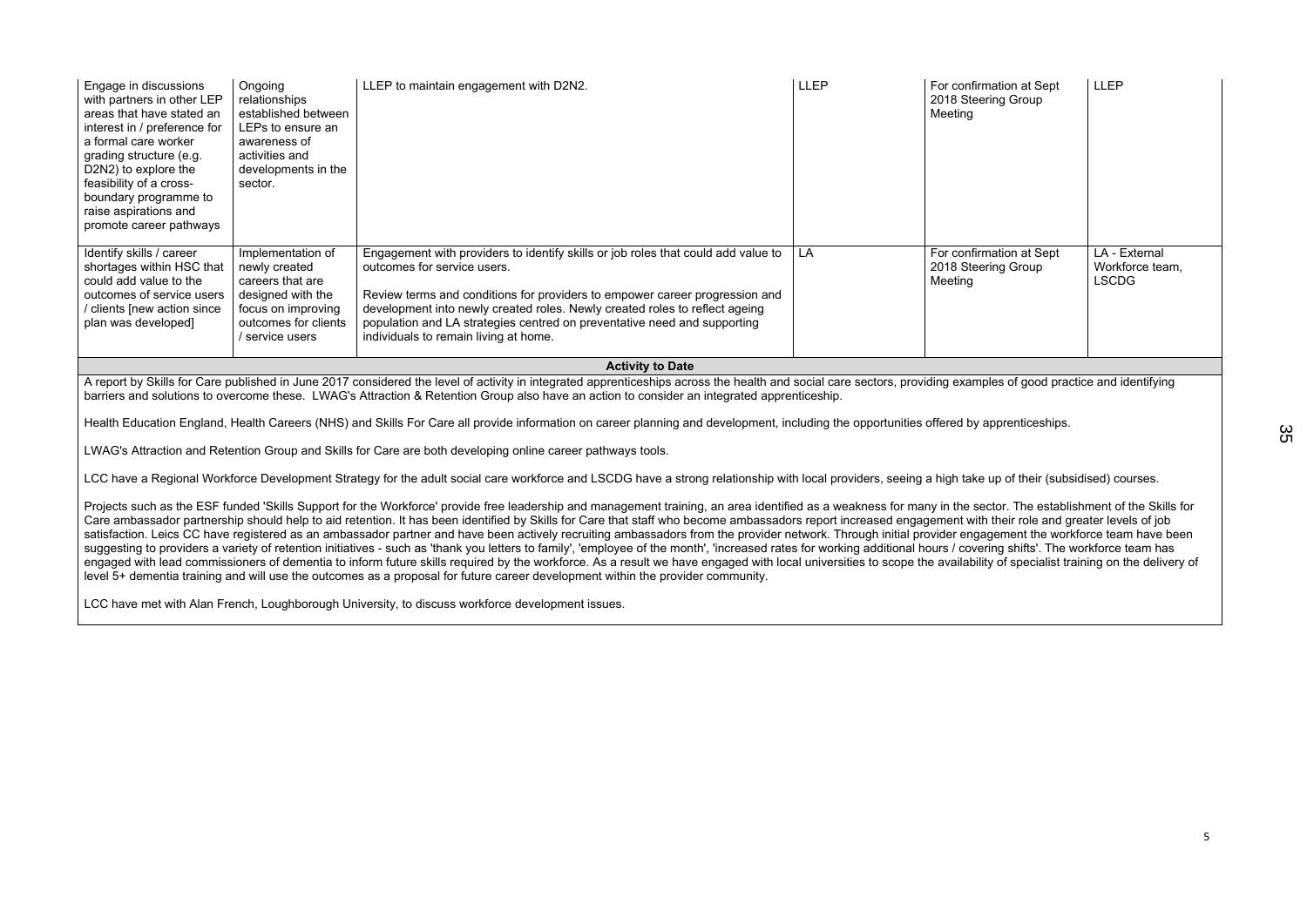|                                                                                                                                                                                                                                 | Thematic 4 - Attract a high quality future workforce                                               |                                                                                                                                                                                                                                                                                                                                                                                        |                        |                                                            |                                                                                                                                                                  |  |
|---------------------------------------------------------------------------------------------------------------------------------------------------------------------------------------------------------------------------------|----------------------------------------------------------------------------------------------------|----------------------------------------------------------------------------------------------------------------------------------------------------------------------------------------------------------------------------------------------------------------------------------------------------------------------------------------------------------------------------------------|------------------------|------------------------------------------------------------|------------------------------------------------------------------------------------------------------------------------------------------------------------------|--|
| <b>Recruit Enterprise</b><br>Advisors from social care<br>to raise the visibility of the<br>sector and improve<br>careers insights                                                                                              | Three H&SC sector<br>EAs to be operating<br>in Leicestershire by<br>full roll out in 2020          | As additional scope for increasing the number of Enterprise Advisors develops,<br>in line with the government's new Careers Strategy, candidates from the H&SC<br>sector should be identified and recruited.<br>LCC registered as i-care ambassador partnership with Skills for Care and thus<br>this resource could be used as a prospective pool to engage as enterprise<br>advisors | <b>LLEP</b>            | For confirmation at Sept<br>2018 Steering Group<br>Meeting | <b>LLEP</b><br>Social care providers<br>(to nominate)<br><b>Enterprise Advisors)</b>                                                                             |  |
| Develop / adapt / promote<br>a 'careers pathway' tool<br>for care (or health and<br>care) to demonstrate<br>routeways through the<br>sector and career<br>progression opportunities                                             | Increased profile of<br>existing information<br>on routeway                                        | Support development and promotion of available tools to schools, colleges and<br>through job fairs, JCP etc.<br>A careers pathway tool is being worked on through the ADASS network<br>workforce group - this will be authorised to share across the ADASS network.                                                                                                                    | Skills for Care / LLEP | For confirmation at Sept<br>2018 Steering Group<br>Meeting | <b>Local Authority</b><br>Skills for Health and<br>Skills for Care (to<br>assist with the<br>development of<br>accurate and up-to-<br>date careers<br>pathways). |  |
| Ensure that<br>communication channels<br>exist to keep education<br>and skills providers<br>abreast of service re-<br>design (e.g. through the<br>STP) and what that<br>means for job and career<br>opportunities in the sector | Course design and<br>career advice to<br>better reflect the<br>needs of employers<br>in the sector | Maintain strong communications between stakeholders, particularly ensuring<br>that social care roles equal the profile given to health opportunities.                                                                                                                                                                                                                                  | <b>LWAB</b>            | For confirmation at Sept<br>2018 Steering Group<br>Meeting | <b>NHS</b><br><b>Education and skills</b><br>providers (as the<br>recipients of the<br>information)                                                              |  |
| Explore opportunities for<br>closer working on<br>recruitment strategies<br>between large employers<br>in the sector and<br>DWP/JCP, drawing on<br>practice elsewhere in the<br>country                                         | Fewer employers<br>reporting difficulties<br>recruiting to the<br>sector                           | Develop closer relationships with key players in the sector, monitoring skills<br>levels and shortages in LLR and identifying good practice demonstrated<br>elsewhere.                                                                                                                                                                                                                 | DWP / Futures          | For confirmation at Sept<br>2018 Steering Group<br>Meeting | <b>Local Authority</b><br><b>DWP/JCP</b><br>Local authorities<br>elsewhere where<br>arrangements are well<br>embedded                                            |  |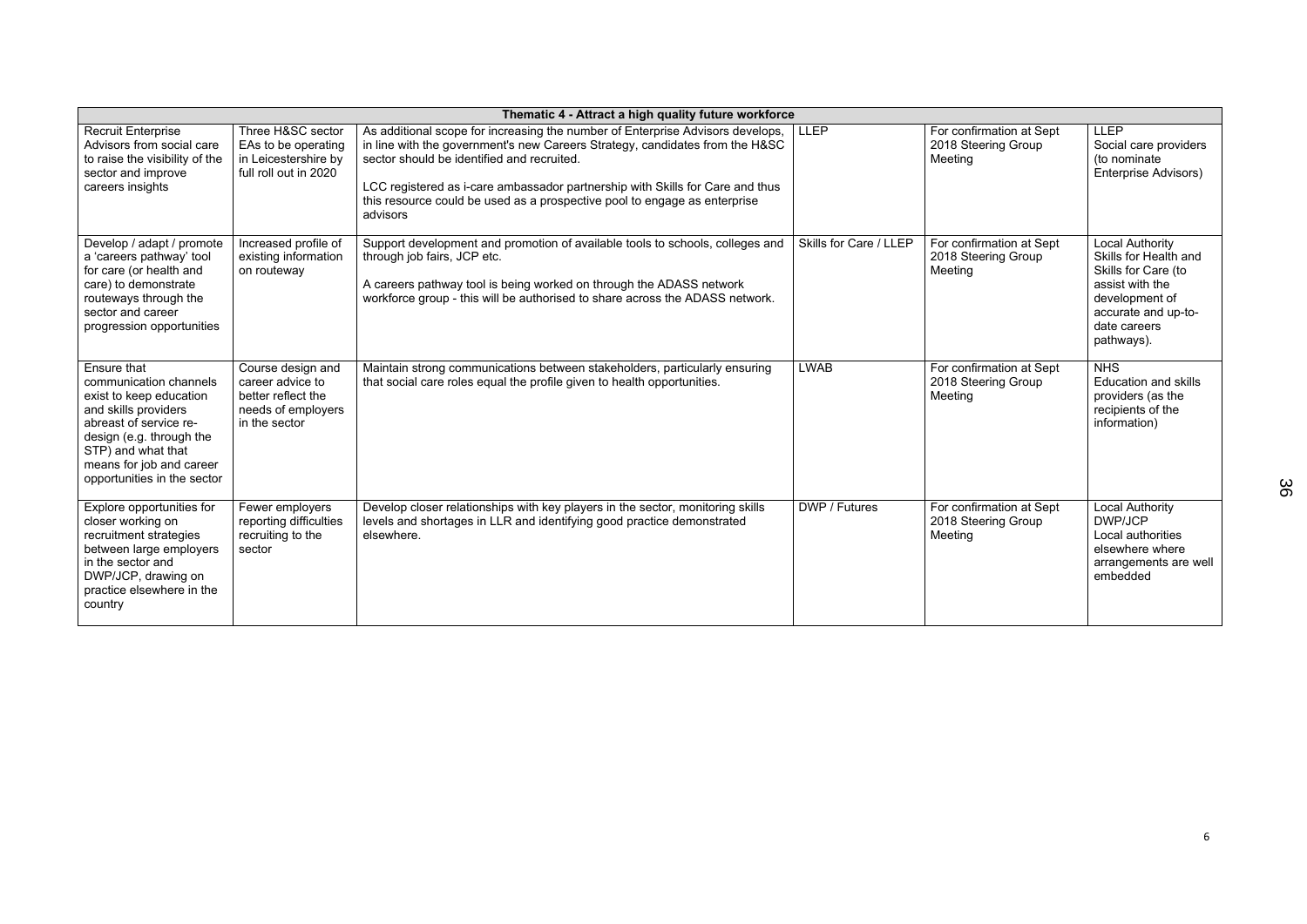## **Activity to Date**

Engagement with schools / colleges currently supported through Enterprise Advisor network (including one healthcare professional) and I-Care Ambassadors.

Skills for Care support sector recruitment through comprehensive website and event attendance with LWAG also providing strategic support as part of the LLR STP developments.

As part of the LLR Business Intelligence Strategy currently being developed, University of Leicester are considering the development of a 'Fellows' programme for health sciences data and are currently working with LCC on this.

Through the training delivered to date this has focussed on improving conversions between applicants to attending interview and subsequently offered positions in the provider community. The actions to date are related to reliability and commitment to the role and empowering providers to have great awareness of those at risk of drop outs or not having the resilience to maintain a career in the care sector. This work has been facilitated through training sessions with the Homecare Alliance, provider engagement meetings targeted at registered managers and where appropriate their recruitment officers. Leics CC is planning to pilot an assessment tool with homecare providers to prioritise values-based recruitment to the sector and empower providers to have the confidence in recruiting based on values with the support of a recognised and well regarded assessment tool.

LCC have a DMU graduate intern in Adults and Communities Department for 6 weeks during summer 2018.

|                                                                                                                                                                                                                                                                                                                                                          | The following actions were included in the original Sector Growth Plan action plan, but it was felt by the implementation group that these were of a lower priority for action at this time.                                                                                                                                |             |                                                                                                                                                                                     |
|----------------------------------------------------------------------------------------------------------------------------------------------------------------------------------------------------------------------------------------------------------------------------------------------------------------------------------------------------------|-----------------------------------------------------------------------------------------------------------------------------------------------------------------------------------------------------------------------------------------------------------------------------------------------------------------------------|-------------|-------------------------------------------------------------------------------------------------------------------------------------------------------------------------------------|
| Recruit publicly recognised/celebrity 'Care Champions' to raise public<br>awareness of the value of social care and the careers it offers.                                                                                                                                                                                                               | Care Champions / Enterprise Advisors / I-Care Ambassadors<br>are all potentially the same group and community - this is now<br>set up as an ambassador partnership in LCC as a service<br>coordinator and there has been proactive work on recruiting<br>ambassadors from various job roles from the provider<br>community. | LA -<br>LCC | October 2018 - Awarded Skills for C<br>growth of ambassador network fund<br>milestone in October to have recruit<br>26 ambassadors across the<br>Leicestershire ambassador partners |
| Introduce an LLR-wide workstream with a remit to consider how local<br>authorities could invest in the social care sector with maximum<br>impact/effectiveness. This may involve researching national and<br>international examples of good practice and considering how the<br>services and skills base of the private sector can be further developed. |                                                                                                                                                                                                                                                                                                                             |             | For future prioritisation                                                                                                                                                           |
| Develop and implement a business case for the introduction and<br>ongoing operation of an 'LLR Integrated Health and Social Care<br>Apprenticeship' project, drawing on learning from successful schemes<br>in other parts of the country (e.g. Kent and Norfolk).                                                                                       |                                                                                                                                                                                                                                                                                                                             |             | For future prioritisation                                                                                                                                                           |
|                                                                                                                                                                                                                                                                                                                                                          | <b>Activity to Date</b>                                                                                                                                                                                                                                                                                                     |             |                                                                                                                                                                                     |

| ver priority for action at this time.                                                                                                                                                               |  |
|-----------------------------------------------------------------------------------------------------------------------------------------------------------------------------------------------------|--|
|                                                                                                                                                                                                     |  |
|                                                                                                                                                                                                     |  |
| October 2018 - Awarded Skills for Care -<br>growth of ambassador network funding -<br>milestone in October to have recruited<br>26 ambassadors across the<br>Leicestershire ambassador partnership. |  |
| For future prioritisation                                                                                                                                                                           |  |
| For future prioritisation                                                                                                                                                                           |  |
|                                                                                                                                                                                                     |  |
| ities.                                                                                                                                                                                              |  |

LCC are in regular contact with DMU's Professor of Health and Care Integration and are pursuing a number of research areas of interest and innovation opportunities.